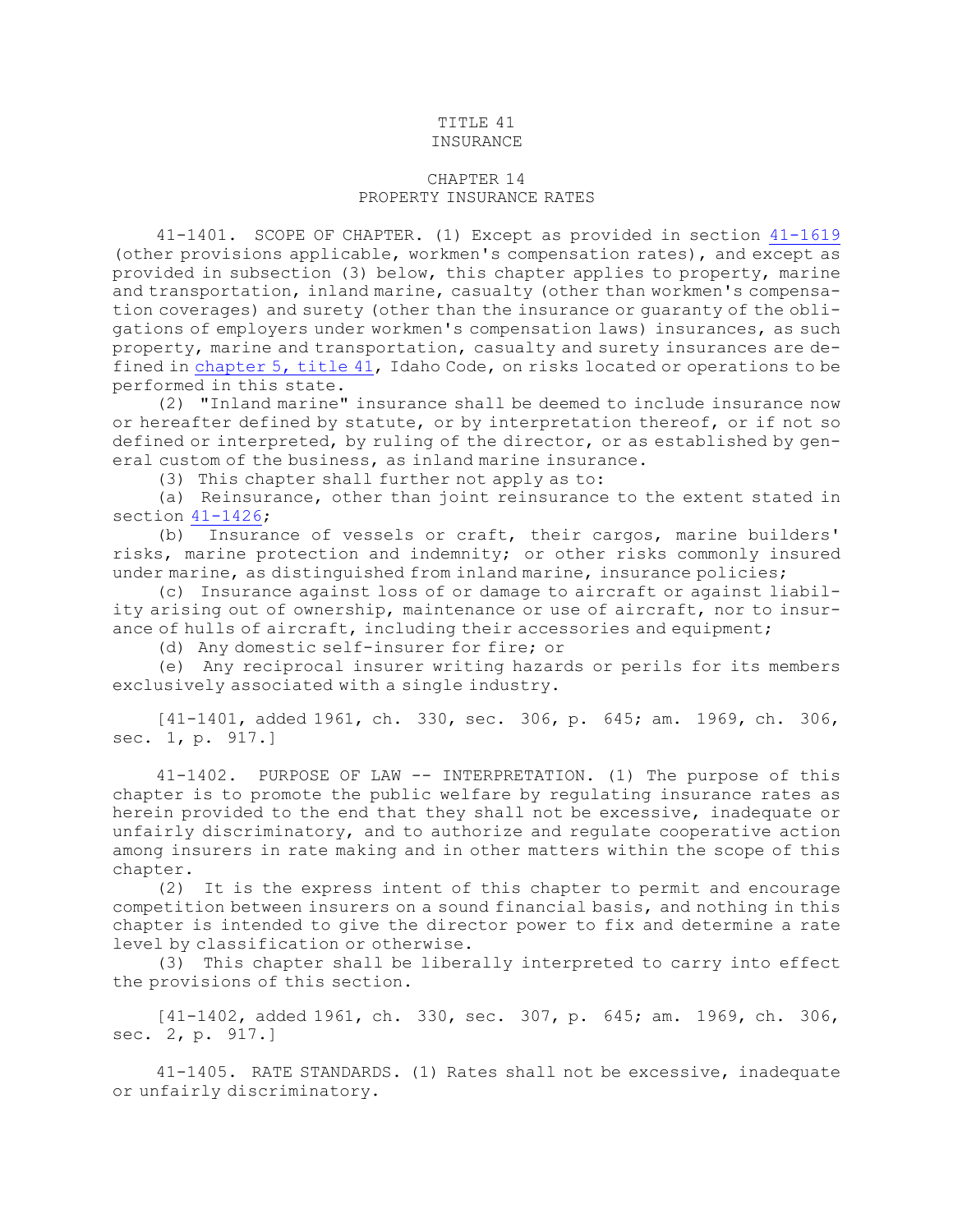(2) No rate shall be held to be excessive unless the director finds that:

(a) Such rate is unreasonably high for the insurance provided, and

(b) <sup>A</sup> reasonable degree of competition does not exist in Idaho with respect to the classification to which the rate is applicable.

(3) No rate shall be held to be inadequate unless the director finds that:

(a) Such rate is unreasonably low for the insurance provided and the continued use of such rate endangers the solvency of the insurer using the same, or

(b) Such rate is unreasonably low for the insurance provided and the use of such rate by the insurer using the same has, or if continued will have, the effect of destroying competition or creating <sup>a</sup> monopoly.

(4) Neither of such findings shall be made by the director except after <sup>a</sup> hearing on reasonable notice.

(5) Nothing contained in this chapter shall be construed to repeal or modify the provisions of [chapter](https://legislature.idaho.gov/statutesrules/idstat/Title41/T41CH13) 13, title 41 (trade practices and frauds), Idaho Code, and any rate, rating classification, rating plan or schedule, or variation thereof, established in violation of any of such provisions shall, in addition to the consequences stated in such chapter or elsewhere, be deemed <sup>a</sup> violation of this section.

[41-1405, added 1961, ch. 330, sec. 310, p. 645; am. 1969, ch. 306, sec. 3, p. 917; am. 1977, ch. 142, sec. 6, p. 308.]

41-1415. RATING ORGANIZATIONS -- LICENSING. (1) Any person, corporation, unincorporated association, partnership or individual, whether located within or outside this state, not an officer or employee of any insurer, may apply to the director for a license as a rate making organization for such kinds of insurance or subdivisions or classes of risk or part or combination thereof as are specified in its application. Any property insurance rating bureau licensed under the provisions of this chapter, except <sup>a</sup> crop hail or nuclear energy insurance rating bureau, shall be entirely independent in its operation and management and shall not be <sup>a</sup> branch or division of any other property insurance rating bureau. <sup>A</sup> property insurance rating organization shall establish and maintain <sup>a</sup> rate making office in this state, and to the extent reasonably possible shall maintain in such office all the files and records relating to the rates currently made by such rating organization and the making thereof; but this provision does not apply as to marine or inland marine or crop hail insurance rating organizations.

(2) As part of its application the rating organization shall file with the director:

(a) Copy of its constitution, its articles of agreement or association or its certificate of incorporation, and of its by-laws, rules and regulations governing the conduct of its business;

(b) A list of its members and subscribers;

(c) The name and address of <sup>a</sup> resident of this state upon whom notices or orders of the director or process affecting the rating organization may be served; and

(d) <sup>A</sup> statement of its qualifications as <sup>a</sup> rating organization.

(3) If the director finds that the applicant is competent, trustworthy and otherwise qualified to act as <sup>a</sup> rating organization, and that its constitution, articles of agreement or association or certificate of incorporation, and its by-laws, rules and regulations governing the conduct of its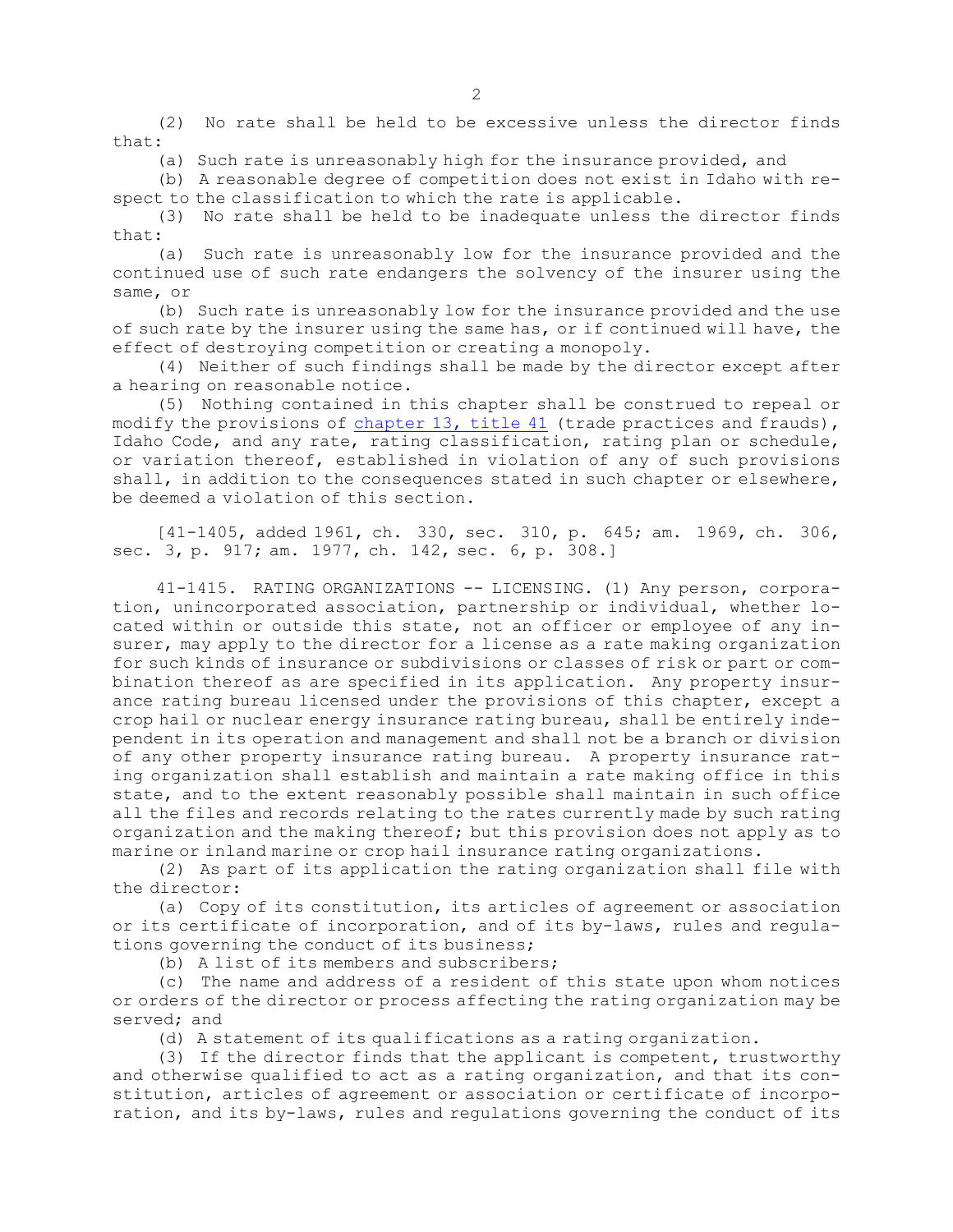business conform to the requirements of law, he shall issue <sup>a</sup> license specifying the kinds of insurance or subdivision or class of risk or part or combination thereof for which the applicant is authorized to act as <sup>a</sup> rating organization. Every such application shall be granted or denied in whole or in part by the director within sixty (60) days of the date of its filing with him.

 $[41-1415,$  added 1961, ch. 330, sec. 320, p. 645; am. 1966 (2nd E.S.), ch. 2, sec. 1, p. 12; am. 1969, ch. 306, sec. 4, p. 917.]

41-1416. PERIOD LICENSE EFFECTIVE -- RENEWAL -- FEE -- SUSPENSION OR REVOCATION. (1) Licenses issued to rating organizations under section [41-1415](https://legislature.idaho.gov/statutesrules/idstat/Title41/T41CH14/SECT41-1415), Idaho Code, shall remain in effect for one (1) year, unless sooner suspended or revoked by the director, and may be renewed for successive periods of one (1) year each upon application of the rating organization and payment in advance of the license fee.

(2) The fee for the license shall be in the amount set forth by rule pur-suant to section [41-401](https://legislature.idaho.gov/statutesrules/idstat/Title41/T41CH4/SECT41-401), Idaho Code.

(3) The director may suspend or revoke the license if he finds, after <sup>a</sup> hearing thereon of which notice was duly given to the rating organization, that the rating organization no longer meets the requirements of section [41-1415](https://legislature.idaho.gov/statutesrules/idstat/Title41/T41CH14/SECT41-1415), Idaho Code, or for failure to comply with the director's order as provided in section [41-1432](https://legislature.idaho.gov/statutesrules/idstat/Title41/T41CH14/SECT41-1432), Idaho Code.

[41-1416, added 1961, ch. 330, sec. 321, p. 645; am. 2001, ch. 85, sec. 5, p. 214.]

41-1417. ADMISSION OF SUBSCRIBERS -- SERVICES NONDISCRIMINATORY. (1) Subject to rules which have been approved by the director as reasonable, each rating organization shall permit any insurer, not <sup>a</sup> member, to be <sup>a</sup> subscriber to its rating services for any kind of insurance or subdivision thereof, or class of risk or <sup>a</sup> part or combination thereof for which it is authorized to act as <sup>a</sup> rating organization. Notice of proposed changes in such rules shall be given to subscribers.

(2) Each rating organization shall furnish its rating services without discrimination to its members and subscribers.

(3) The reasonableness of any rule in its application to subscribers, or the refusal of any rating organization to admit an insurer as <sup>a</sup> subscriber, shall, at the request of any subscriber or any such insurer, be reviewed by the director at <sup>a</sup> hearing upon notice to the rating organization and to the subscriber or insurer in accordance with [chapter](https://legislature.idaho.gov/statutesrules/idstat/Title41/T41CH2) 2, title 41, Idaho Code. If the director finds that such rule is unreasonable in its application to subscribers, he shall order that the rule shall not be applicable to subscribers. If <sup>a</sup> rating organization fails to grant or reject an insurer's application for subscribership within thirty (30) days after it was made, the insurer may request <sup>a</sup> review by the director as if the application had been rejected. If the director finds that the insurer has been refused admittance to the rating organization as <sup>a</sup> subscriber without justification, he shall order the rating organization to admit the insurer as <sup>a</sup> subscriber. If he finds that the action of the rating organization was justified, he shall make an order affirming its action.

[41-1417, added 1961, ch. 330, sec. 322, p. 645; am. 2005, ch. 77, sec. 10, p. 262.]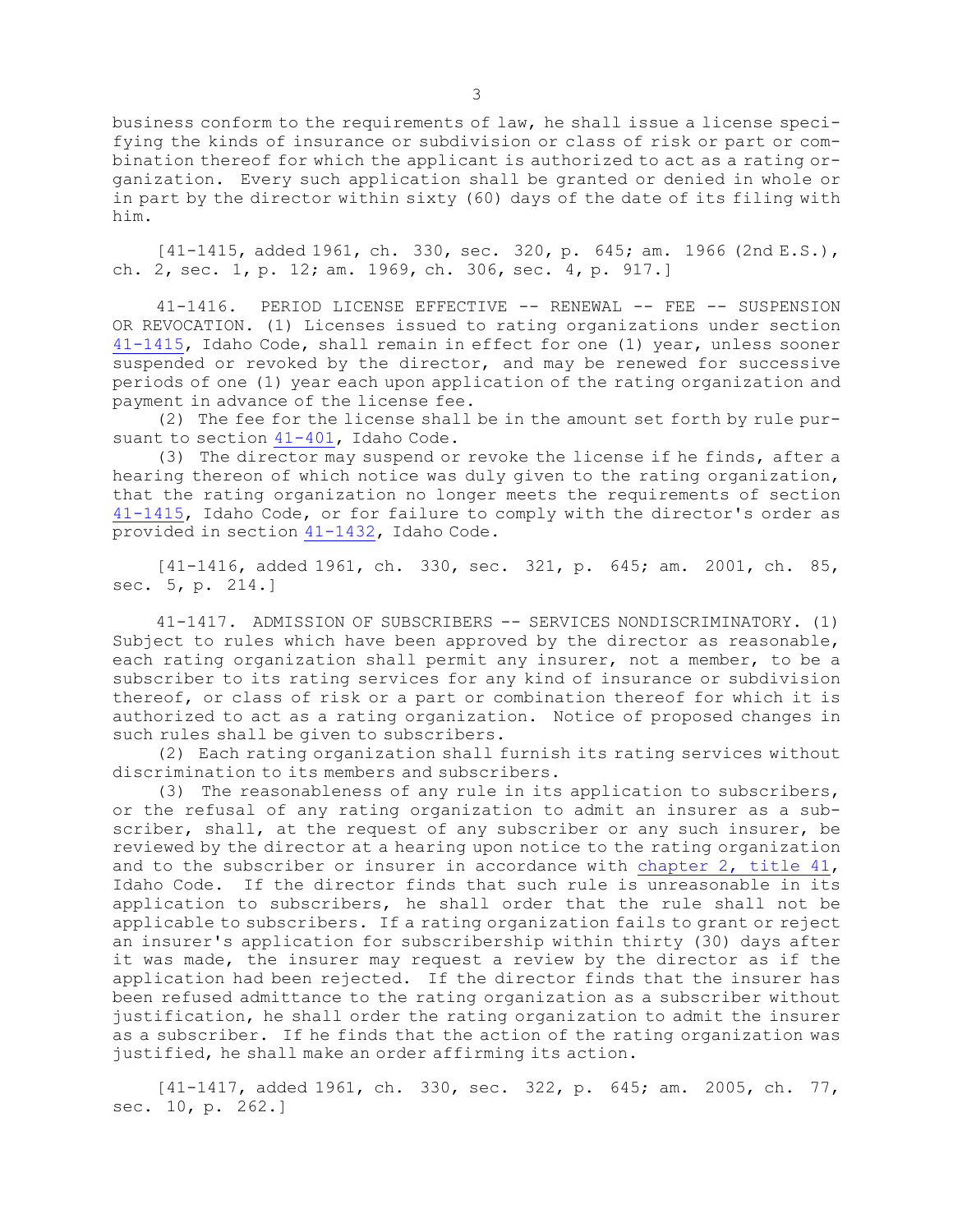41-1420. NOTICE OF RATING ORGANIZATION CHANGES. Every rating organization shall notify the director promptly of every change in (1) its constitution, its articles of agreement or association, or its certificate of incorporation, and its by-laws, rules and regulations governing the conduct of its business, (2) its list of members and subscribers, and (3) the name and address of the resident of this state designated by it upon whom notice or orders of the director or process affecting such rating organization may be served.

[41-1420, added 1961, ch. 330, sec. 325, p. 645.]

41-1421. TECHNICAL SERVICES. Any rating organization may subscribe for or purchase actuarial, technical or other services, and such services shall be available to all members and subscribers without discrimination.

[41-1421, added 1961, ch. 330, sec. 326, p. 645.]

41-1425. ADVISORY ORGANIZATIONS. (1) No advisory organization shall conduct its operations in this state unless and until it has filed with the director:

(a) <sup>A</sup> copy of its constitution, its articles of agreement or association, or its certificate of incorporation and of its by-laws, rules and regulations governing its activities;

(b) A list of its members and subscribers;

(c) The name and address of <sup>a</sup> resident of this state upon whom notices or orders of the director or process issued at his direction may be served; and

(d) An agreement that the director may examine such advisory organization in accordance with the provisions of section [41-1427](https://legislature.idaho.gov/statutesrules/idstat/Title41/T41CH14/SECT41-1427).

(2) Every such advisory organization shall notify the director promptly of every change in its constitution, its articles of certificate of incorporation, or of agreement or association, and of its by-laws, rules and regulations governing conduct of its business; its list of members and subscribers; and the name and address of the resident of this state designated by it upon whom notices or orders of the director or process affecting such organization may be served.

(3) No such advisory organization shall engage in any unfair or unreasonable practice with respect to such activities.

[41-1425, added 1961, ch. 330, sec. 330, p. 645; am. 1969, ch. 306, sec. 5, p. 917.]

41-1426. JOINT UNDERWRITING OR JOINT REINSURANCE. (1) Every group, association, or other organization of insurers which engages in joint underwriting or joint reinsurance, shall be subject to regulation with respect thereto as herein provided, subject, however, with respect to joint underwriting, to all other applicable provisions of this chapter, or chapter 16 (worker's compensation rates), [title](https://legislature.idaho.gov/statutesrules/idstat/Title41/) 41, Idaho Code, and, with respect to joint reinsurance to sections as follows:

(a) Section [41-1427](https://legislature.idaho.gov/statutesrules/idstat/Title41/T41CH14/SECT41-1427) (examination of rating, advisory, and joint reinsurance organizations);

(b) Section  $41-1432$  (penalties); and

(c) Section [41-1434](https://legislature.idaho.gov/statutesrules/idstat/Title41/T41CH14/SECT41-1434) (hearing procedure).

(2) If, after <sup>a</sup> hearing, the director finds that any activity or practice of any such group, association or other organization is unfair or un-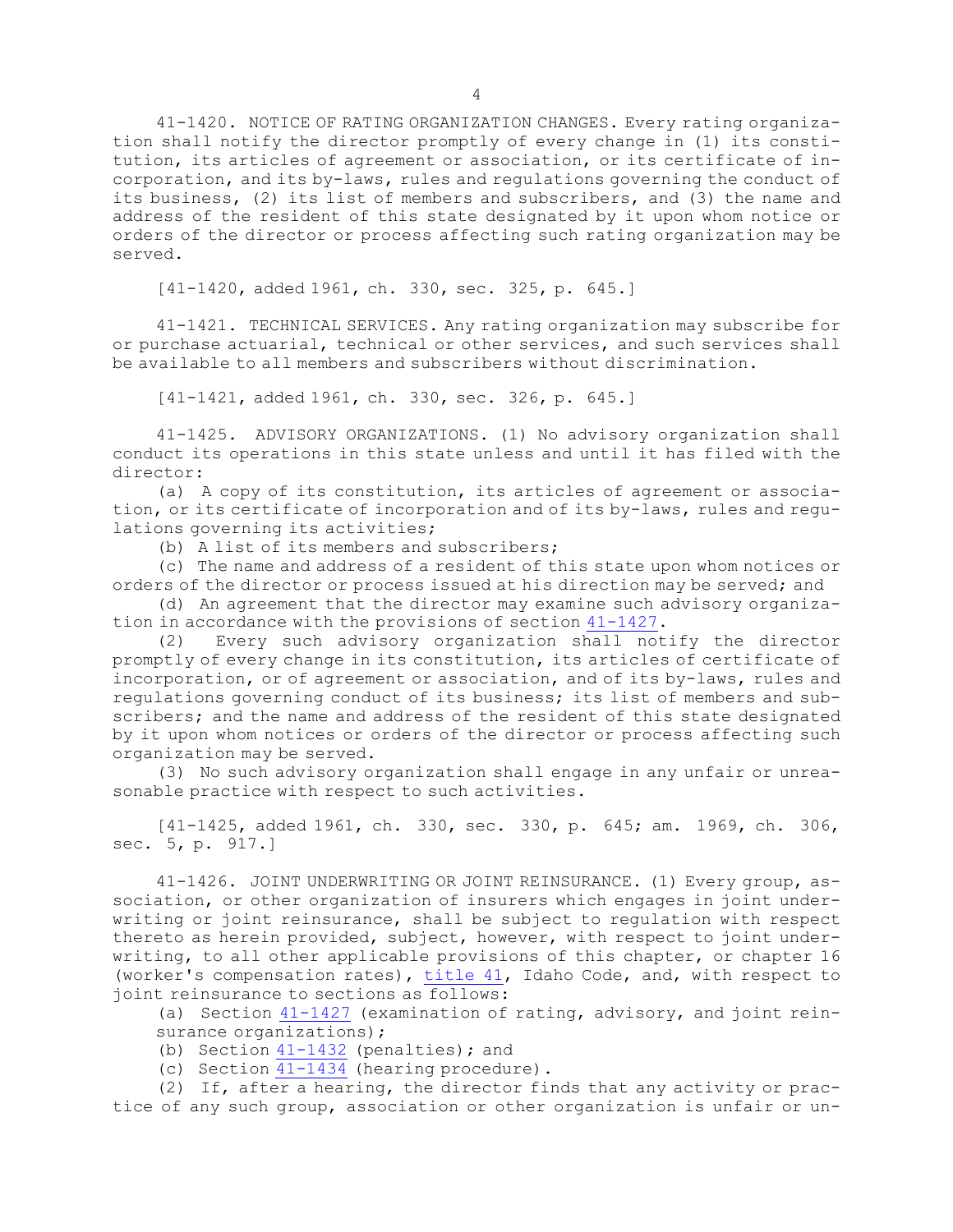reasonable or otherwise inconsistent with the applicable provisions of this chapter, or [chapter](https://legislature.idaho.gov/statutesrules/idstat/Title41/T41CH16) 16, title 41, Idaho Code, he may issue <sup>a</sup> written order specifying in what respects such activity or practice is unfair or unreasonable or otherwise inconsistent with such provisions, and requiring the discontinuance of such activity or practice.

[41-1426, added 1961, ch. 330, sec. 331, p. 645; am. 1969, ch. 306, sec. 6, p. 917; am. 2005, ch. 77, sec. 11, p. 262.]

41-1427. EXAMINATION OF INSURERS AND RATING, ADVISORY, JOINT UNDER-WRITING, AND JOINT REINSURANCE ORGANIZATIONS. (1) As often as he deems necessary, and not less frequently than each five (5) years, the director shall examine each licensed rating organization, each advisory organization, each group, association or other organization of insurers which engages in joint underwriting or joint reinsurance, and each authorized insurer transacting in this state any class of insurance to which the provisions of this chapter are applicable. The examination shall be for the purpose of ascertaining compliance by the person examined with the applicable provisions of this chapter. As to insurers, no such examination requirement shall be satisfied by the periodic examination of the insurer's general affairs.

(2) In lieu of any such examination the director may accept the report of <sup>a</sup> similar examination made by the insurance supervisory official of another state.

(3) The reasonable cost of the examination shall be paid by the person examined, and such person shall be subject, as though an "insurer," to the provisions of section  $41-228$ , Idaho Code, (examination expense).

(4) Such examination shall also be subject to the applicable provisions of sections [41-223](https://legislature.idaho.gov/statutesrules/idstat/Title41/T41CH2/SECT41-223), Idaho Code, (conduct of examination), [41-227](https://legislature.idaho.gov/statutesrules/idstat/Title41/T41CH2/SECT41-227), Idaho Code, (examination report), [41-229](https://legislature.idaho.gov/statutesrules/idstat/Title41/T41CH2/SECT41-229), Idaho Code, (witnesses and evidence) and  $41-230$ , Idaho Code, (testimony compelled  $-$  immunity from prosecution).

[41-1427, added 1961, ch. 330, sec. 332, p. 645; am. 1969, ch. 306, sec. 7, p. 917; am. 2007, ch. 279, sec. 1, p. 810.]

41-1428. RECORDING AND REPORTING OF LOSS AND EXPENSE EXPERIENCE. (1) The director shall promulgate and may modify reasonable rules and statistical plans, reasonably adapted to each of the rating systems used, (to time) and which shall be used thereafter by each insurer in the recording and reporting of its loss and countrywide expense experience, in order that the experience of all insurers may be made available at least annually in such form and detail as may be necessary to aid him in determining whether rates comply with the applicable standards of this chapter. Such rules and plans may also provide for the recording and reporting of expense experience items which are specially applicable to this state and are not susceptible of determination by <sup>a</sup> prorating of countrywide expense experience.

(2) In promulgating such rules and plans the director shall give due consideration to the rating systems in use in this state and, in order that such rules and plans may be as uniform as is practicable among the several states, to the rules and to the form of the plans used for such rating systems in other states.

(3) No insurer shall be required to record or report its loss experience on <sup>a</sup> classification basis that is inconsistent with the rating system used by it.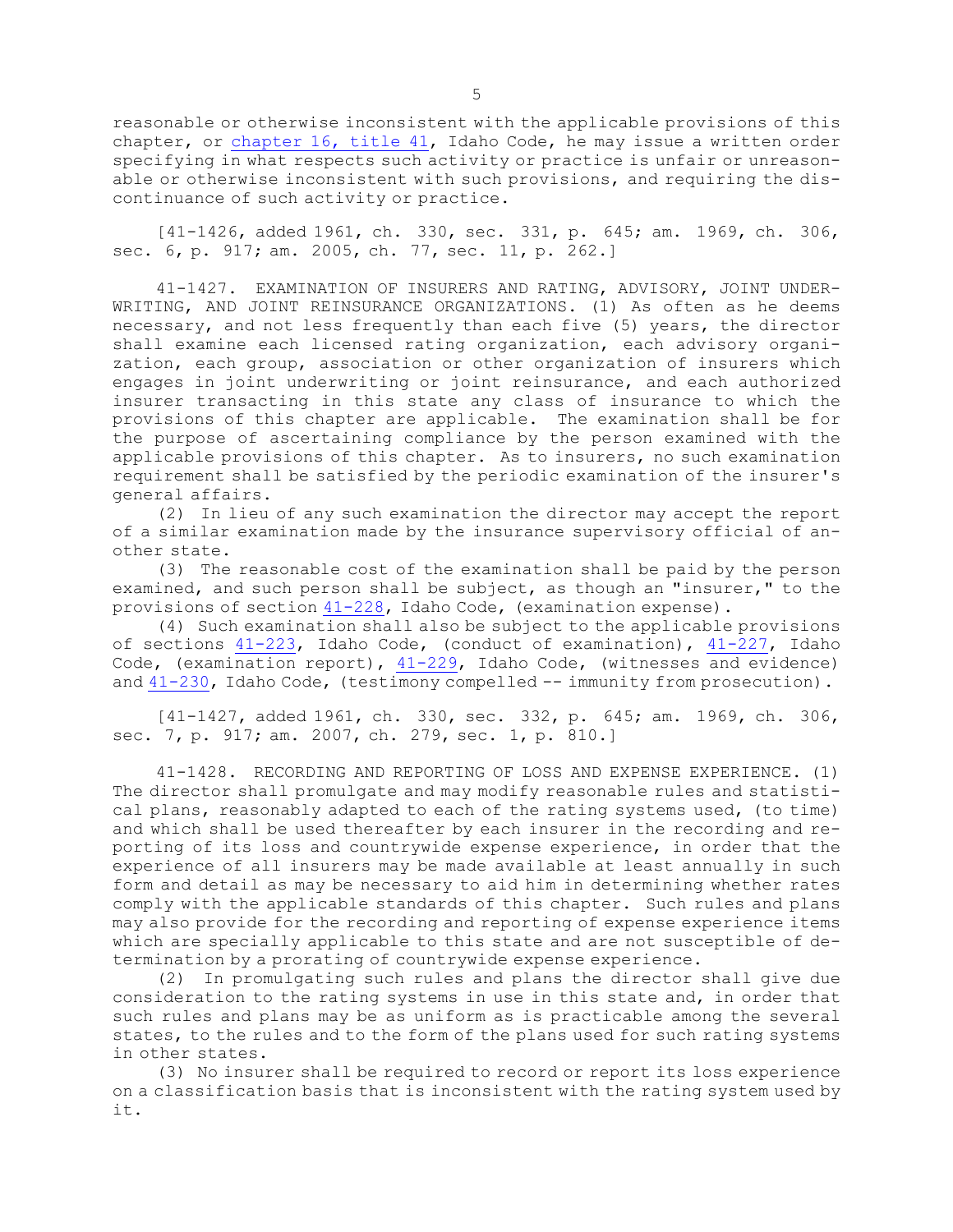(4) The director may designate one or more rating organizations or other agencies to assist him in gathering such experience and making compilations thereof, and such compilations shall be made available, subject to reasonable rules promulgated by the director, to insurers and rating organizations.

[41-1428, added 1961, ch. 330, sec. 333, p. 645; am. 1969, ch. 306, sec. 8, p. 917.]

41-1429. INTERCHANGE OF DATA -- CONSULTATION. (1) The director may promulgate reasonable rules and plans for the interchange of data necessary for the application of rating plans.

(2) In order to further uniform administration of rate regulatory laws, the director and every insurer and rating organization may exchange information and experience data with insurance supervisory officials, insurers and rating organizations in other states and may consult with them with respect to rate making and the application of rating systems.

[41-1429, added 1961, ch. 330, sec. 334, p. 645.]

41-1430. DISCLOSURE OF INFORMATION AND IMMUNITY. (1) Information acquired as <sup>a</sup> result of any inspection or survey by any rating organization or advisory organization shall be disclosed, upon request, to any requesting person with an insurable interest in the property and to any person designated by regulation of the Idaho department of insurance. The rating organization or advisory organization may require the person requesting the information to pay the reasonable costs of duplicating the information requested.

(2) No rating organization, advisory organization, or its officers, directors, employees, or any of its members, shall be civilly liable for the information contained in any of its records or reports prepared in good faith and in accordance with this chapter. No rating organization, advisory organization, or its officers, directors or employees or any of its members shall have <sup>a</sup> duty to disclose the information contained in their records or reports except as provided in this chapter.

[41-1430, added 1982, ch. 347, sec. 1, p. 862.]

41-1431. FALSE OR MISLEADING INFORMATION. No person or organization shall wilfully withhold information from, or knowingly give false or misleading information to, the director, any statistical agency designated by the director, any rating organization, or any insurer, which will affect the rates or premiums chargeable under this code. <sup>A</sup> violation of this section shall subject the one guilty of such violation to the penalties provided in section [41-1432](https://legislature.idaho.gov/statutesrules/idstat/Title41/T41CH14/SECT41-1432).

[41-1431, added 1961, ch. 330, sec. 336, p. 645.]

41-1432. PENALTIES FOR VIOLATIONS OR NONCOMPLIANCE. (1) Violations of this chapter, or of chapter 16 (worker's compensation rates), [title](https://legislature.idaho.gov/statutesrules/idstat/Title41/) 41, Idaho Code, shall be subject to the penalties provided by section [41-117](https://legislature.idaho.gov/statutesrules/idstat/Title41/T41CH1/SECT41-117) (general penalty), Idaho Code.

(2) After <sup>a</sup> hearing in accordance with [chapter](https://legislature.idaho.gov/statutesrules/idstat/Title41/T41CH2) 2, title 41, Idaho Code, the director may suspend or revoke any insurer which has failed to comply with an order of the director within the time limited by the order, or within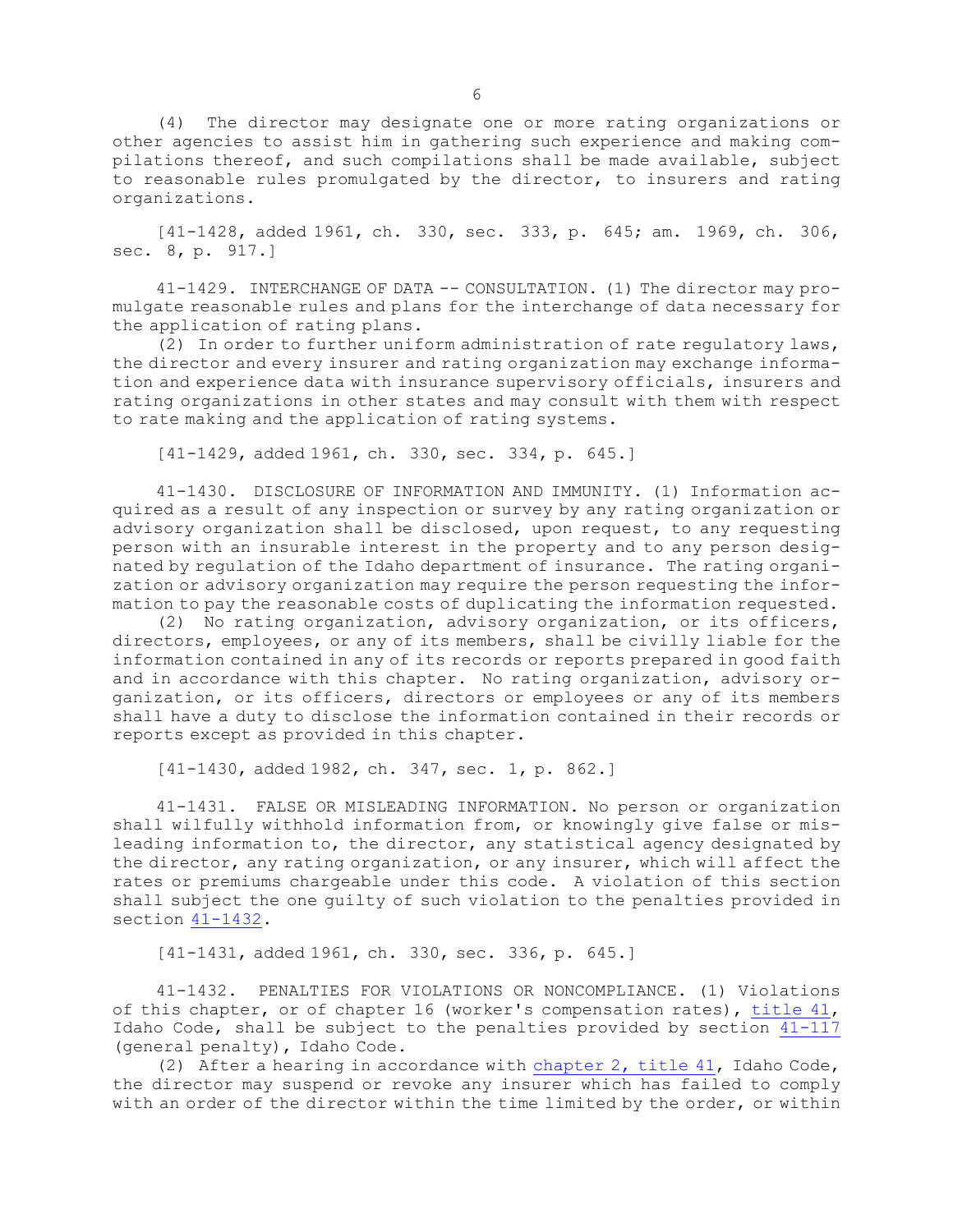any extension of time which the director may grant. The director shall not so suspend or revoke for failure to comply with his order until the time prescribed for an appeal from such order has expired or if an appeal has been taken, until such order has been affirmed. The director may determine when the suspension or revocation shall become effective, and, subject to section [41-329](https://legislature.idaho.gov/statutesrules/idstat/Title41/T41CH3/SECT41-329), Idaho Code, as to an insurer's certificate of authority, any suspension order shall remain in effect for the period fixed by him unless he modifies or rescinds the suspension or until the order upon which the suspension is based is modified, rescinded or reversed.

[41-1432, added 1961, ch. 330, sec. 337, p. 645; am. 1969, ch. 306, sec. 9, p. 917; am. 2005, ch. 77, sec. 12, p. 263.]

41-1433. RULES AND REGULATIONS. As provided in section [41-211](https://legislature.idaho.gov/statutesrules/idstat/Title41/T41CH2/SECT41-211) (rules and regulations) the director may make reasonable rules and regulations necessary to effectuate any provisions of this chapter or of chapter 16 (workmen's compensation rates).

[41-1433, added 1961, ch. 330, sec. 338, p. 645; am. 1969, ch. 306, sec. 10, p. 917.]

41-1434. HEARING PROCEDURE. [(1)] An insurer, rating organization, or insurance examining bureau aggrieved by an order or decision of the director made without <sup>a</sup> hearing, may, within thirty (30) days after notice of the order to the insurer, organization or bureau, make written request to the director for <sup>a</sup> hearing thereon. The director shall hear such party or parties in accordance with [chapter](https://legislature.idaho.gov/statutesrules/idstat/Title41/T41CH2) 2, title 41, Idaho Code.

[41-1434, added 1961, ch. 330, sec. 339, p. 645; am. 1969, ch. 306, sec. 11, p. 917; am. 2005, ch. 77, sec. 13, p. 263.]

41-1436. DEFINITIONS. As used in this chapter:

(1) "Rating organization" means every person, other than an authorized insurer, whether located within or outside this state, who has as his object or purpose the making of rates, rating plans or rating systems. Two (2) or more authorized insurers which act in concert for the purpose of making rates, rating plans or rating systems, and which do not operate within the specific authorizations contained in section [41-1426](https://legislature.idaho.gov/statutesrules/idstat/Title41/T41CH14/SECT41-1426) (joint underwriting or joint reinsurance), section [41-1438](https://legislature.idaho.gov/statutesrules/idstat/Title41/T41CH14/SECT41-1438) of this act (acts in concert), and section [41-1441](https://legislature.idaho.gov/statutesrules/idstat/Title41/T41CH14/SECT41-1441) of this act (assigned risks), shall be deemed to be <sup>a</sup> rating organization.

(2) "Advisory organization" means every group, association, or other organization of insurers, whether located within or outside this state, which prepares policy forms or makes underwriting rules incident to but not including the making of rates, rating plans or rating systems or which collects and furnishes to authorized insurers or rating organizations loss or expense statistics or other statistical information and data and acts in an advisory, as distinguished from <sup>a</sup> rate-making, capacity.

(3) "Member" means an insurer which participates in or is entitled to participate in the management of <sup>a</sup> rating, advisory or other organization.

(4) "Subscriber" means an insurer which is furnished at its request:

(a) With rates and rating manuals by <sup>a</sup> rating organization of which it is not <sup>a</sup> member, or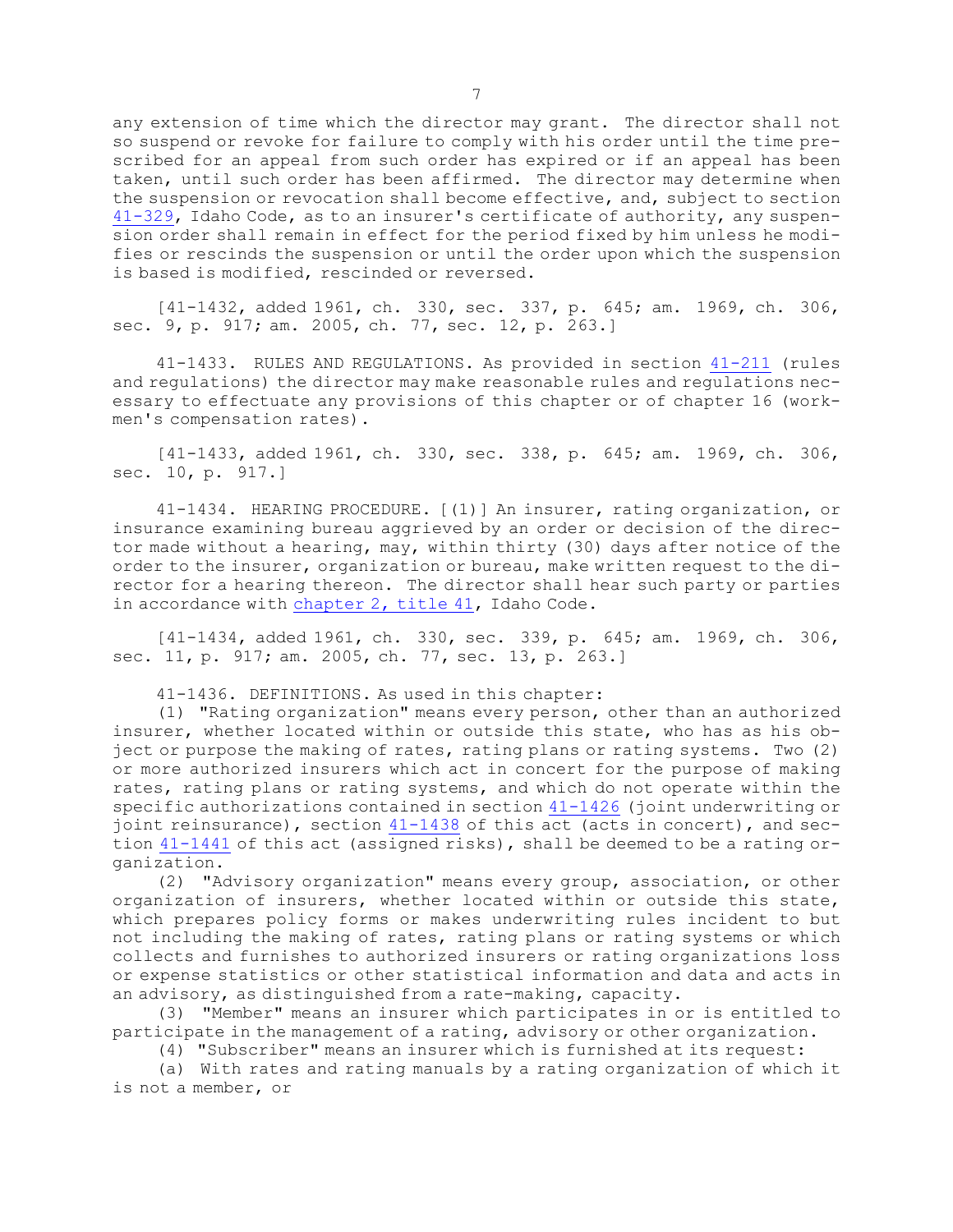(b) With advisory services by an advisory organization of which it is not a member.

(5) "Wilful" or "wilfully" in relation to an act or omission which constitutes <sup>a</sup> violation of this chapter means with actual knowledge or belief that such act or omission constitutes such violation and with specific intent nevertheless to commit such act or omission.

[I.C., sec. 41-1436, as added by 1969, ch. 306, sec. 13, p. 917.]

41-1437. MAKING AND USE OF RATES. (1) As to all rates which are subject to this chapter, due consideration shall be given to past and prospective loss experience within and outside this state, to the conflagration and catastrophe hazards, to <sup>a</sup> reasonable margin for underwriting profit and contingencies, to dividends, savings or unabsorbed premium deposits allowed or returned by insurers to their policy holders, members or subscribers, to past and prospective expenses both countrywide and those specifically applicable to this state, and to all other relevant factors, including judgment factors, within and outside this state; and in the case of fire insurance rates, consideration shall be given to the experience of the fire insurance business during <sup>a</sup> period of not less than the most recent five (5) year period for which such experience is available.

(2) The systems of expense provisions included in the rates for use by an insurer or group of insurers may differ from those of other insurers or groups of insurers to reflect the requirements of the operating methods of any such insurer or group with respect to any kind of insurance, or with respect to any subdivision or combination thereof for which subdivision or combination separate expense provisions are applicable.

(3) Risks may be grouped by classification for the establishment of rates and minimum premiums. Classification rates may be modified to produce rates for individual risks in accordance with rating plans which establish standards for measuring variations in hazards or expense provisions, or both. Such standards may measure any difference among risks that can be demonstrated to have <sup>a</sup> probable effect upon losses or expenses. Such classifications and modifications shall apply to all risks under the same or substantially the same circumstances or conditions.

[I.C., sec. 41-1437, as added by 1969, ch. 306, sec. 14, p. 917.]

41-1438. TWO OR MORE INSURERS MAY ACT IN CONCERT. (1) Subject to and in compliance with the provisions of this chapter authorizing insurers to be members or subscribers of rating or advisory organizations or to engage in joint underwriting or joint reinsurance, two (2) or more insurers may act in concert with each other and with others with respect to any matters pertaining to the making of rates or rating systems, the preparation or making of insurance policy or bond forms, underwriting rules, surveys, inspections and investigations, the furnishing of loss or expense statistics or other information and data, or carrying on of research.

(2) With respect to any matters pertaining to the making of rates or rating systems, the preparation or making of insurance policy or bond forms, underwriting rules, surveys, inspections and investigations, the furnishing of loss or expense statistics or other information and data, or carrying on of research, two (2) or more authorized insurers having <sup>a</sup> common ownership or operating in the state under common management or control, are hereby authorized to act in concert between or among themselves the same as if they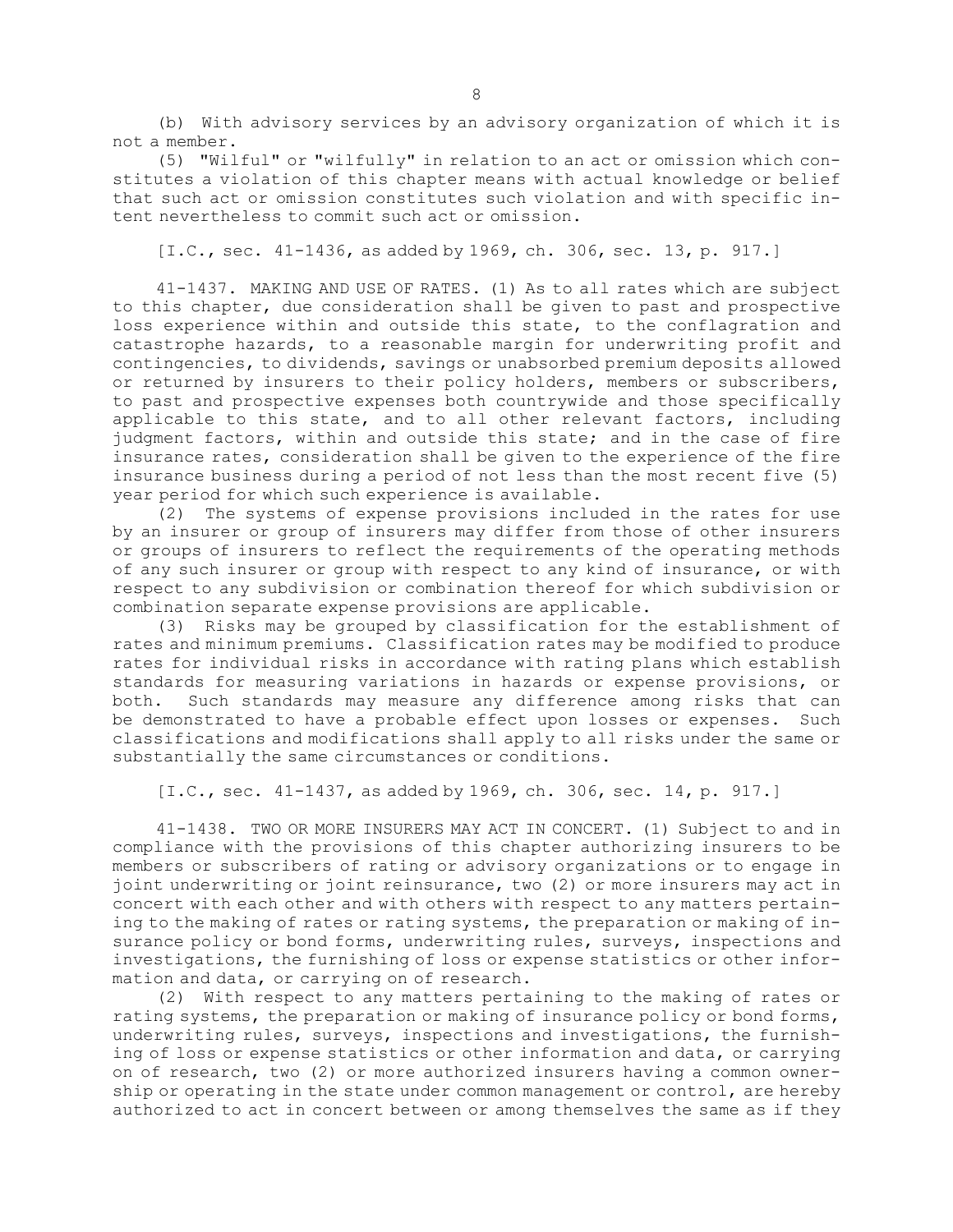constituted <sup>a</sup> single insurer, and to the extent that such matters relate to co-surety bonds, two (2) or more authorized insurers executing such bond are hereby authorized to act in concert between or among themselves the same as if they constituted <sup>a</sup> single insurer.

(3) Members and subscribers of rating or advisory organizations may use the rates, rating systems, underwriting rules or policy or bond forms of such organizations, either consistently or intermittently, but except as provided in subsection (2) of this section, section [41-1426](https://legislature.idaho.gov/statutesrules/idstat/Title41/T41CH14/SECT41-1426) (joint underwriting or joint reinsurance), and section [41-1441](https://legislature.idaho.gov/statutesrules/idstat/Title41/T41CH14/SECT41-1441) (assigned risks) of this act, shall not agree with each other or rating organizations or others to adhere thereto. The fact that two (2) or more authorized insurers, whether or not members or subscribers of <sup>a</sup> rating or advisory organization, use, either consistently or intermittently, the rates or rating systems made or adopted by <sup>a</sup> rating organization, or the underwriting rules or policy or bond forms prepared by <sup>a</sup> rating or advisory organization, shall not be sufficient in itself to support <sup>a</sup> finding that an agreement to so adhere exists, and may be used only for the purpose of supplementing or explaining direct evidence of the existence of any such agreement.

(4) Licensed rating organizations and authorized insurers are authorized to exchange information and experience data with rating organizations and insurers in this and other states and may consult with them with respect to rate making and the application of rating systems.

(5) Upon compliance with the provisions of this chapter applicable thereto any rating organization, advisory organization, and any group, association or other organization of authorized insurers which engages in joint underwriting or joint reinsurance through such organization or by standing agreement among the members thereof, may conduct operations in this state. As respects insurance risks or operations in this state, no insurer shall be <sup>a</sup> member or subscriber of any such organization, group or association that has not complied with the provisions of this chapter applicable to it.

[I.C., sec. 41-1438, as added by 1969, ch. 306, sec. 15, p. 917.]

41-1439. RECORDS. (1) Every insurer, rating organization or advisory organization and every group, association or other organization of insurers which engages in joint underwriting or joint reinsurance shall maintain reasonable records, of the type and kind reasonably adapted to its method of operation, of its experience or the experience of its members and of the data, statistics or information collected or used by it in connection with the rates, rating plans, rating systems, underwriting rules, policy or bond forms, surveys or inspections made or used by it, so that such records will be available at all reasonable times to enable the director to determine whether such organization, insurer, group or association, and, in the case of an insurer or rating organization, every rate, rating plan and rating system made or used by it, complies with the provisions of this chapter applicable to it. The maintenance of such records in the office of <sup>a</sup> licensed rating organization of which an insurer is <sup>a</sup> member or subscriber will be sufficient compliance with this section for any such insurer maintaining membership or subscribership in such organization, to the extent that the insurer uses the rates, rating plans, rating systems or underwriting rules of such organization. Such records shall be maintained in an office within this state or shall be made available for examination or inspection within this state by the director at any time upon reasonable notice.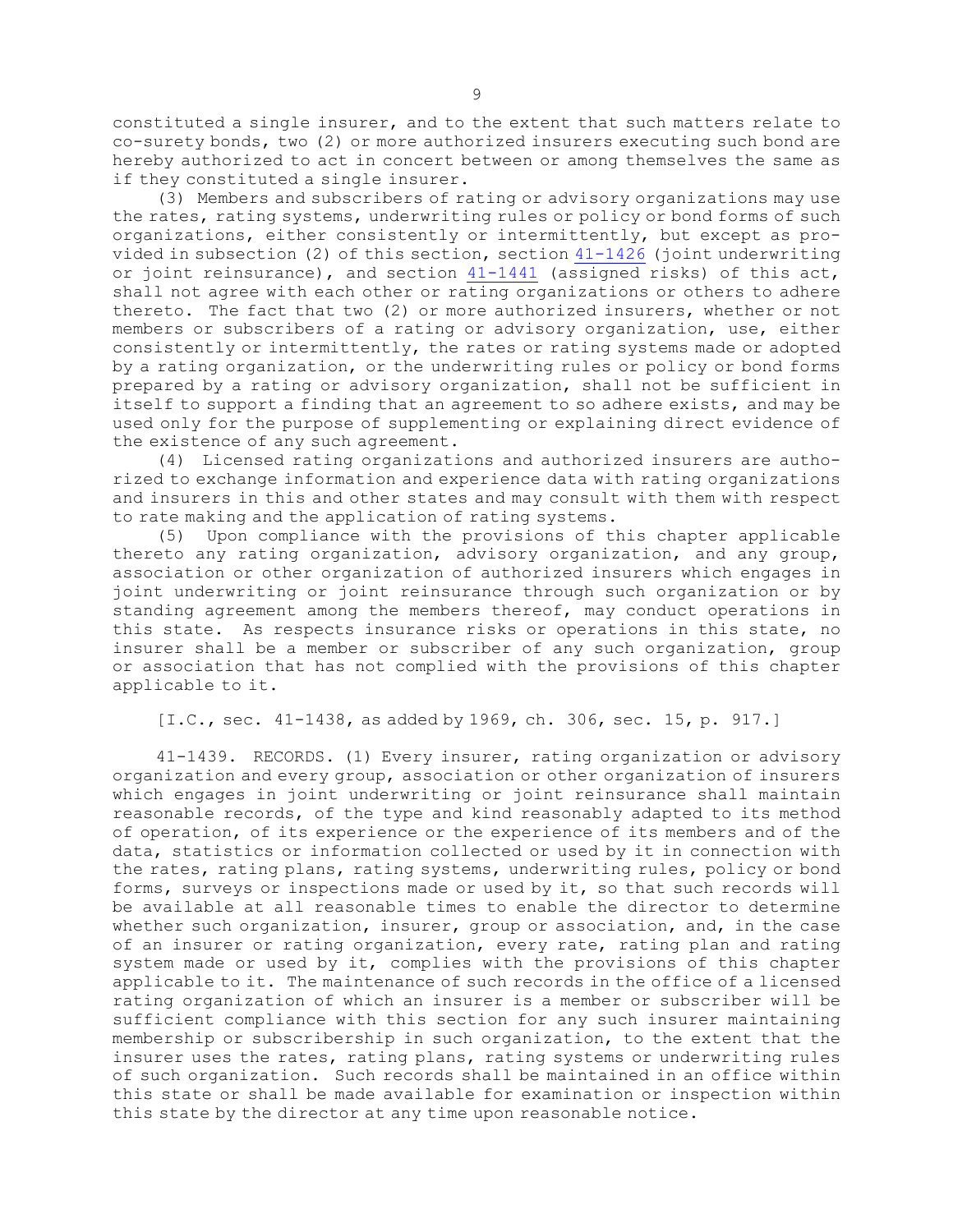(2) In addition to or in lieu of any other penalty therefor, for each failure to maintain the records as required hereunder the director may impose upon the person so failing the penalty prescribed by section [41-1432](https://legislature.idaho.gov/statutesrules/idstat/Title41/T41CH14/SECT41-1432).

[I.C., sec. 41-1439, as added by 1969, ch. 306, sec. 16, p. 917.]

41-1440. HEARINGS. (1) Any person aggrieved by any rate charged, rating plan, rating system, or underwriting rule followed or adopted by an insurer or rating organization may himself or by his authorized representative make written request of the insurer or rating organization to review the manner in which the rate, plan, system, or rule has been applied with respect to insurance afforded him. If the request is not granted within thirty (30) days after it is made, the requestor may treat it as rejected. Any person aggrieved by the refusal of an insurer or rating organization to grant the review requested, or by the failure or refusal to grant all or part of the relief requested, may file <sup>a</sup> written complaint and request for hearing with the director, specifying the grounds relied upon. If the director has already disposed of the issue as raised by <sup>a</sup> similar complaint, he may deny the hearing. If the director believes that probable cause for the complaint does not exist or that the complaint is not made in good faith, he shall deny the hearing. Otherwise, and if he also finds that the complaint charges <sup>a</sup> violation of this chapter and that the complainant would be aggrieved if the violation is proven, he shall proceed as provided in subsection (2) of this section.

(2) If after examination of an insurer, rating organization, advisory organization, or group, association or other organization of insurers which engages in joint underwriting or joint reinsurance, or upon the basis of other information, or upon sufficient complaint as provided in subsection (1) of this section, the director has good cause to believe that such insurer, organization, group or association, or any rate, rating plan or rating system made or used by any such insurer or rating organization, does not comply with the requirements and standards of this chapter applicable to it, he shall, unless he has good cause to believe such noncompliance is willful, give notice in writing to such insurer, organization, group or association stating therein in what manner and to what extent noncompliance is alleged to exist and specifying therein <sup>a</sup> reasonable time, not less than ten (10) days thereafter, in which the noncompliance may be corrected. Notices under this section shall be subject to disclosure according to [chapter](https://legislature.idaho.gov/statutesrules/idstat/Title74/T74CH1) 1, [title](https://legislature.idaho.gov/statutesrules/idstat/Title74/T74CH1) 74, Idaho Code, unless <sup>a</sup> hearing is held under subsection (3) of this section.

(3) If the director has good cause to believe that such noncompliance is willful, or if within the period prescribed by the director in the notice required by subsection (2) of this section, the insurer, organization, group or association does not make such changes as may be necessary to correct the noncompliance specified by the director or establish to the satisfaction of the director that such specified noncompliance does not exist, then the director may hold <sup>a</sup> public hearing in connection therewith in accordance with [chapter](https://legislature.idaho.gov/statutesrules/idstat/Title41/T41CH2) 2, title 41, Idaho Code. If no notice has been given as provided in subsection (2) of this section, the notice shall state in what manner and to what extent noncompliance is alleged to exist. The hearing shall not consider any subject not specified in the notice required by subsection (2) of this section.

(4) If after <sup>a</sup> hearing pursuant to subsection (3) of this section, the director finds: